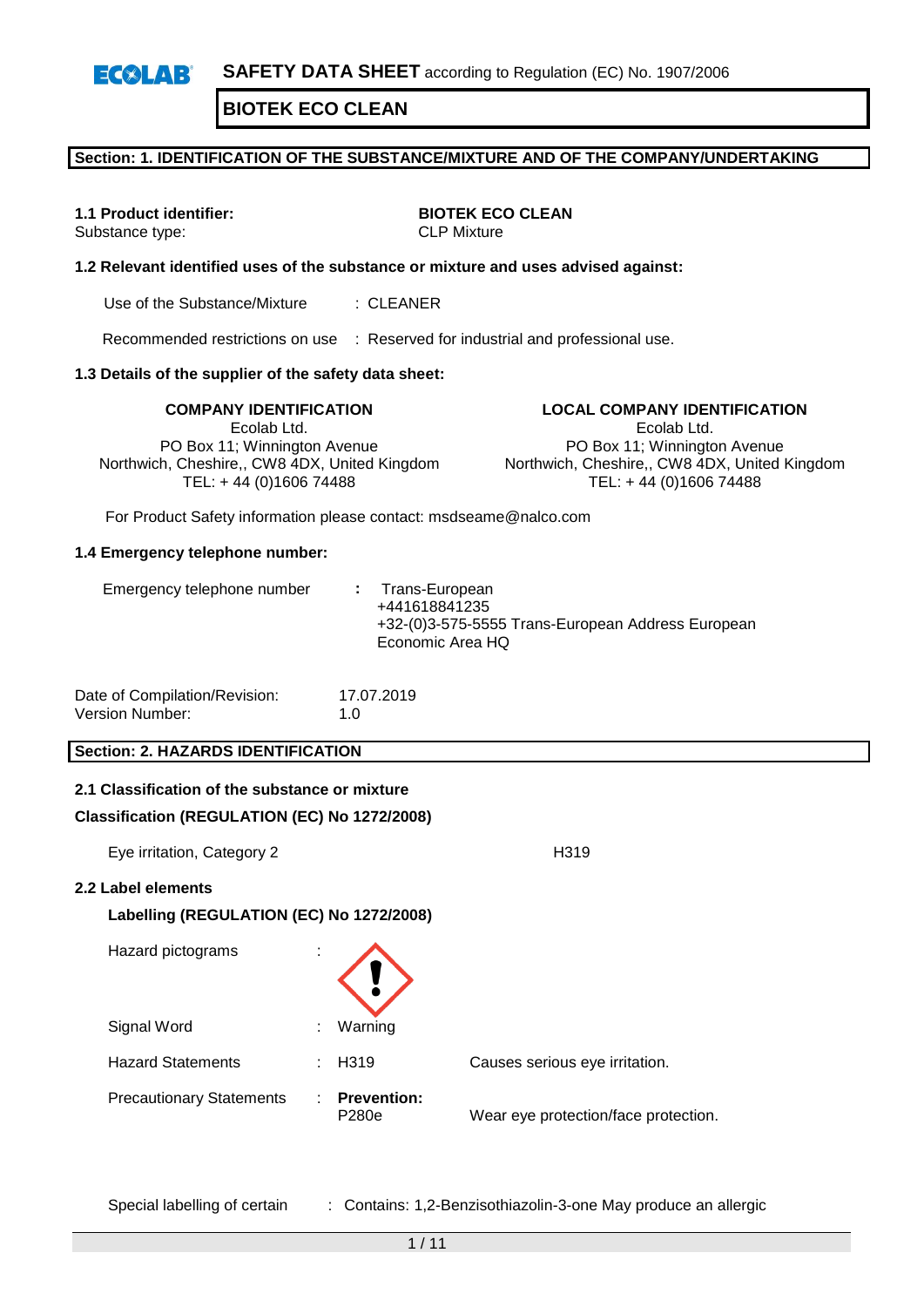mixtures reaction.

#### **2.3 Other hazards**

None known.

#### **Section: 3. COMPOSITION/INFORMATION ON INGREDIENTS**

#### **3.2 Mixtures**

#### **Hazardous components**

| <b>Chemical Name</b>                | CAS-No.<br>EC-No.<br>REACH No. | <b>Classification</b><br>(REGULATION (EC) No 1272/2008)                                                                                                                                      | Concentration:<br>[%] |
|-------------------------------------|--------------------------------|----------------------------------------------------------------------------------------------------------------------------------------------------------------------------------------------|-----------------------|
| C9-C11 Alkyl alcohol,<br>ethoxylate | 68439-46-3                     | Acute toxicity Category 4; H302<br>Serious eye damage Category 1; H318                                                                                                                       | $1 - 2.5$             |
| 1.2-Benzisothiazolin-3-one          | 2634-33-5<br>220-120-9         | Acute toxicity Category 4; H302<br>Skin irritation Category 2; H315<br>Serious eye damage Category 1; H318<br>Skin sensitization Category 1; H317<br>Acute aquatic toxicity Category 1; H400 | < 0.05                |

For the full text of the H-Statements mentioned in this Section, see Section 16.

| <b>Section: 4. FIRST AID MEASURES</b> |  |
|---------------------------------------|--|

#### **4.1 Description of first aid measures**

| If inhaled                 | : Get medical attention if symptoms occur.                                                                                                                                                                           |
|----------------------------|----------------------------------------------------------------------------------------------------------------------------------------------------------------------------------------------------------------------|
| In case of skin contact    | : Wash off with soap and plenty of water.<br>Get medical attention if symptoms occur.                                                                                                                                |
| In case of eye contact     | : Rinse immediately with plenty of water, also under the eyelids,<br>for at least 15 minutes.<br>Remove contact lenses, if present and easy to do. Continue<br>rinsing.<br>Get medical attention.                    |
| If swallowed               | $:$ Rinse mouth.<br>Get medical attention if symptoms occur.                                                                                                                                                         |
| Protection of first-aiders | $\therefore$ In event of emergency assess the danger before taking action.<br>Do not put yourself at risk of injury. If in doubt, contact<br>emergency responders. Use personal protective equipment as<br>required. |

#### **4.2 Most important symptoms and effects, both acute and delayed**

**See Section 11 for more detailed information on health effects and symptoms.**

#### **4.3 Indication of immediate medical attention and special treatment needed**

Treatment : Treat symptomatically.

| <b>Section: 5. FIREFIGHTING MEASURES</b> |  |
|------------------------------------------|--|

#### **5.1 Extinguishing media**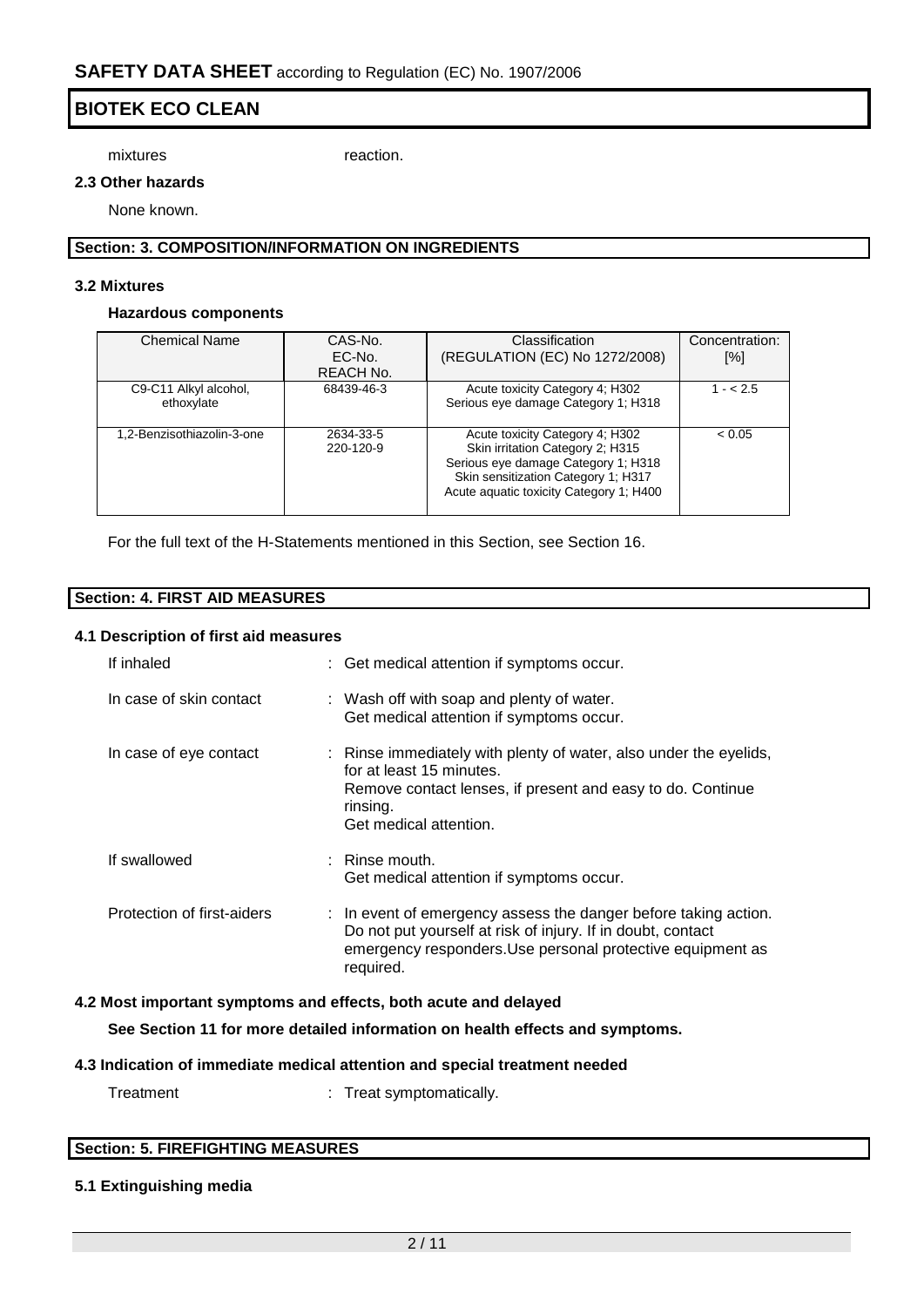| Suitable extinguishing media                              | : Use extinguishing measures that are appropriate to local<br>circumstances and the surrounding environment.                                                                          |
|-----------------------------------------------------------|---------------------------------------------------------------------------------------------------------------------------------------------------------------------------------------|
| 5.2 Special hazards arising from the substance or mixture |                                                                                                                                                                                       |
| Specific hazards during<br>firefighting                   | : Not flammable or combustible.                                                                                                                                                       |
| Hazardous combustion<br>products                          | : Depending on combustion properties, decomposition products<br>may include following materials:<br>Carbon oxides                                                                     |
| <b>5.3 Advice for firefighters</b>                        |                                                                                                                                                                                       |
| Special protective equipment<br>for firefighters          | : Use personal protective equipment.                                                                                                                                                  |
| Further information                                       | : Fire residues and contaminated fire extinguishing water must<br>be disposed of in accordance with local regulations. In the<br>event of fire and/or explosion do not breathe fumes. |

#### **Section: 6. ACCIDENTAL RELEASE MEASURES**

#### **6.1 Personal precautions, protective equipment and emergency procedures**

| Advice for non-emergency<br>personnel | ÷. | Ensure clean-up is conducted by trained personnel only.<br>Refer to protective measures listed in sections 7 and 8.                                    |
|---------------------------------------|----|--------------------------------------------------------------------------------------------------------------------------------------------------------|
| Advice for emergency<br>responders    |    | : If specialised clothing is required to deal with the spillage, take<br>note of any information in Section 8 on suitable and unsuitable<br>materials. |
| <b>6.2 Environmental precautions</b>  |    |                                                                                                                                                        |
| <b>Environmental precautions</b>      |    | : Do not allow contact with soil, surface or ground water.                                                                                             |

#### **6.3 Methods and materials for containment and cleaning up**

|  | Methods for cleaning up | : Stop leak if safe to do so.<br>Contain spillage, and then collect with non-combustible<br>absorbent material, (e.g. sand, earth, diatomaceous earth,<br>vermiculite) and place in container for disposal according to<br>local / national regulations (see section 13).<br>Flush away traces with water.<br>For large spills, dike spilled material or otherwise contain<br>material to ensure runoff does not reach a waterway. |
|--|-------------------------|------------------------------------------------------------------------------------------------------------------------------------------------------------------------------------------------------------------------------------------------------------------------------------------------------------------------------------------------------------------------------------------------------------------------------------|
|--|-------------------------|------------------------------------------------------------------------------------------------------------------------------------------------------------------------------------------------------------------------------------------------------------------------------------------------------------------------------------------------------------------------------------------------------------------------------------|

#### **6.4 Reference to other sections**

See Section 1 for emergency contact information. For personal protection see section 8. See Section 13 for additional waste treatment information.

## **Section: 7. HANDLING AND STORAGE**

#### **7.1 Precautions for safe handling**

| Advice on safe handling | : Avoid contact with skin and eyes. Wash hands thoroughly |
|-------------------------|-----------------------------------------------------------|
|                         | after handling. Use only with adequate ventilation.       |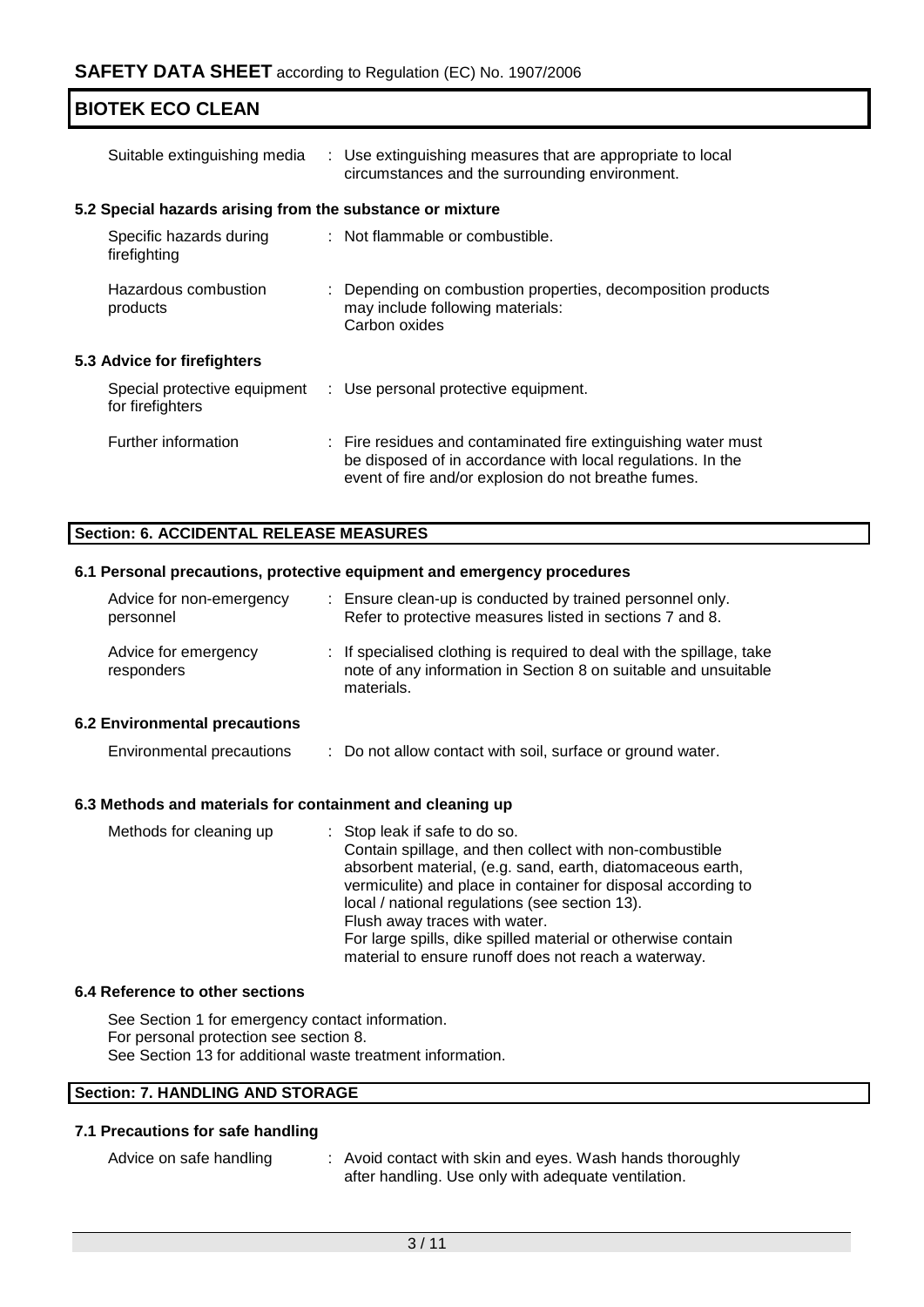| <b>BIOTEK ECO CLEAN</b>                                          |                                                                                                                                                                                                          |  |  |  |  |
|------------------------------------------------------------------|----------------------------------------------------------------------------------------------------------------------------------------------------------------------------------------------------------|--|--|--|--|
| Hygiene measures                                                 | : Handle in accordance with good industrial hygiene and safety<br>practice. Remove and wash contaminated clothing before re-<br>use. Wash face, hands and any exposed skin thoroughly after<br>handling. |  |  |  |  |
| 7.2 Conditions for safe storage, including any incompatibilities |                                                                                                                                                                                                          |  |  |  |  |
| Requirements for storage<br>areas and containers                 | : Keep out of reach of children. Keep container tightly closed.<br>Store in suitable labelled containers.                                                                                                |  |  |  |  |
| Suitable material                                                | : Keep in properly labelled containers.                                                                                                                                                                  |  |  |  |  |
| 7.3 Specific end uses                                            |                                                                                                                                                                                                          |  |  |  |  |
| Specific use(s)                                                  | : CLEANER                                                                                                                                                                                                |  |  |  |  |
|                                                                  |                                                                                                                                                                                                          |  |  |  |  |

### **Section: 8. EXPOSURE CONTROLS/PERSONAL PROTECTION**

#### **8.1 Control parameters**

Contains no substances with occupational exposure limit values.

#### **8.2 Exposure controls**

#### **Appropriate engineering controls**

Good general ventilation should be sufficient to control worker exposure to airborne contaminants.

#### **Individual protection measures**

| Hygiene measures                          | : Handle in accordance with good industrial hygiene and safety<br>practice. Remove and wash contaminated clothing before re-<br>use. Wash face, hands and any exposed skin thoroughly after<br>handling.                                                                                                                                                                                                |
|-------------------------------------------|---------------------------------------------------------------------------------------------------------------------------------------------------------------------------------------------------------------------------------------------------------------------------------------------------------------------------------------------------------------------------------------------------------|
| Eye/face protection (EN<br>166)           | : Safety glasses with side-shields                                                                                                                                                                                                                                                                                                                                                                      |
| Hand protection (EN 374)                  | : Recommended preventive skin protection<br>Gloves<br>Nitrile rubber<br>butyl-rubber<br>Breakthrough time: $1 - 4$ hours<br>Minimum thickness for butyl-rubber 0.3 mm for nitrile rubber<br>0.2 mm or equivalent (please refer to the gloves<br>manufacturer/distributor for advise).<br>Gloves should be discarded and replaced if there is any<br>indication of degradation or chemical breakthrough. |
| Skin and body protection<br>(EN 14605)    | : Wear suitable protective clothing.                                                                                                                                                                                                                                                                                                                                                                    |
| Respiratory protection (EN<br>143, 14387) | : When respiratory risks cannot be avoided or sufficiently<br>limited by technical means of collective protection or by<br>measures, methods or procedures of work organization,<br>consider the use of certified respiratory protection equipment<br>meeting EU requirements (89/656/EEC, (EU) 2016/425), or<br>equivalent, with filter type:A-P                                                       |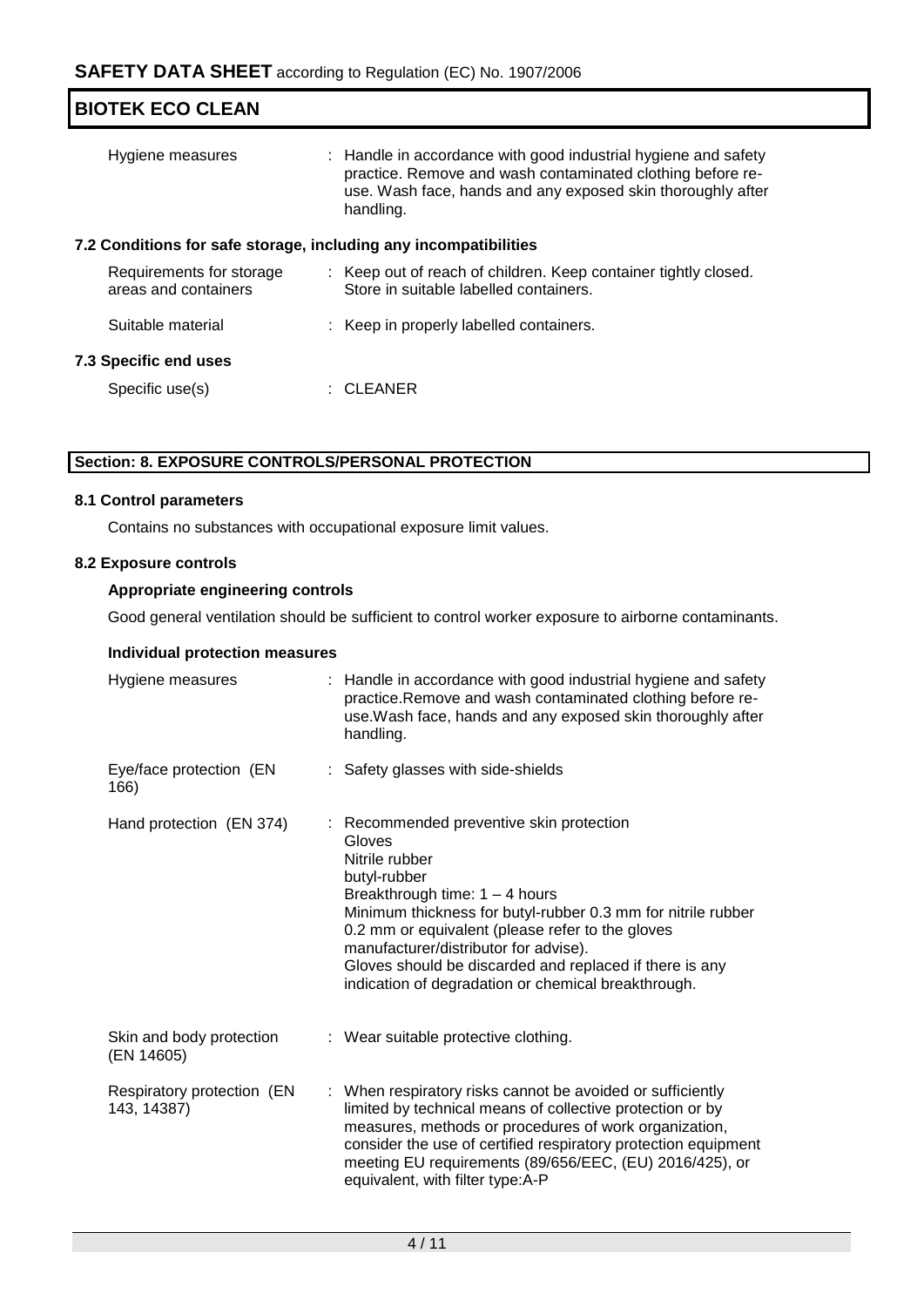#### **Environmental exposure controls**

General advice : Consider the provision of containment around storage vessels.

# **Section: 9. PHYSICAL AND CHEMICAL PROPERTIES**

#### **9.1 Information on basic physical and chemical properties**

| Appearance                                 |    | liquid                                      |
|--------------------------------------------|----|---------------------------------------------|
| Colour                                     |    | Clear amber                                 |
| Odour                                      |    | characteristic                              |
| Flash point                                |    | >100 °C                                     |
| pH                                         | t. | $7 - 9, (20 °C)$                            |
| <b>Odour Threshold</b>                     |    | no data available                           |
| Melting point/freezing point               |    | no data available                           |
| Initial boiling point and boiling<br>range | ÷  | no data available                           |
| Evaporation rate                           | ÷  | no data available                           |
| Flammability (solid, gas)                  | t. | no data available                           |
| Upper explosion limit                      |    | no data available                           |
| Lower explosion limit                      |    | no data available                           |
| Vapour pressure                            |    | no data available                           |
| Relative vapour density                    | ÷  | no data available                           |
| Relative density                           |    | $1.005 - 1.015$                             |
| Solubility(ies)                            |    |                                             |
| Water solubility                           |    | soluble in cold water, soluble in hot water |
| Solubility in other solvents               | ÷. | no data available                           |
| Partition coefficient: n-<br>octanol/water |    | no data available                           |
| Auto-ignition temperature                  | ÷  | no data available                           |
| Thermal decomposition                      | ÷. | no data available                           |
| Viscosity, dynamic                         |    | no data available                           |
| Viscosity, kinematic                       |    | no data available                           |
| <b>Explosive properties</b>                |    | no data available                           |
| Oxidizing properties                       |    | no data available                           |
|                                            |    |                                             |

#### **9.2 Other information**

no data available

# **Section: 10. STABILITY AND REACTIVITY**

#### **10.1 Reactivity**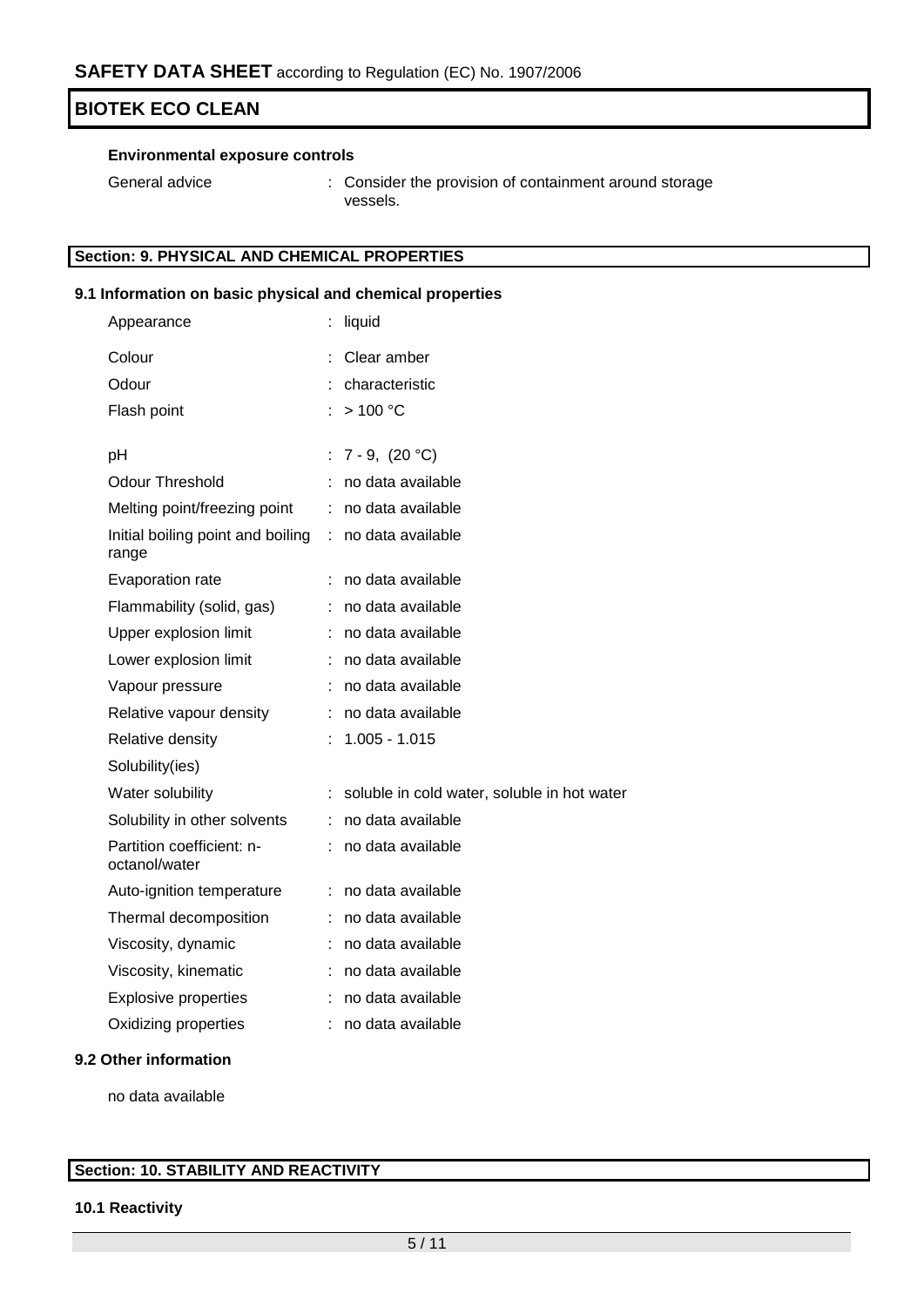No dangerous reaction known under conditions of normal use.

#### **10.2 Chemical stability**

Stable under normal conditions.

#### **10.3 Possibility of hazardous reactions**

Hazardous reactions : No dangerous reaction known under conditions of normal use.

# **10.4 Conditions to avoid**

Conditions to avoid : None known.

#### **10.5 Incompatible materials**

| Materials to avoid | None known |
|--------------------|------------|
|                    |            |

#### **10.6 Hazardous decomposition products**

| Hazardous decomposition | : Depending on combustion properties, decomposition products |
|-------------------------|--------------------------------------------------------------|
| products                | may include following materials:                             |
|                         | Carbon oxides                                                |

### **Section: 11. TOXICOLOGICAL INFORMATION**

### **11.1 Information on toxicological effects**

| Information on likely routes of | : Inhalation, Eye contact, Skin contact |  |
|---------------------------------|-----------------------------------------|--|
| exposure                        |                                         |  |

#### **Toxicity**

#### **Product**

| Acute oral toxicity                  | Acute toxicity estimate : $> 2,000$ mg/kg      |
|--------------------------------------|------------------------------------------------|
| Acute inhalation toxicity            | There is no data available for this product.   |
| Acute dermal toxicity                | There is no data available for this product.   |
| Skin corrosion/irritation            | There is no data available for this product.   |
| Serious eye damage/eye<br>irritation | : There is no data available for this product. |
| Respiratory or skin<br>sensitization | : There is no data available for this product. |
| Carcinogenicity                      | There is no data available for this product.   |
| Reproductive effects                 | There is no data available for this product.   |
| Germ cell mutagenicity               | There is no data available for this product.   |
| Teratogenicity                       | There is no data available for this product.   |
| STOT - single exposure               | There is no data available for this product.   |
| STOT - repeated exposure             | There is no data available for this product.   |
| Aspiration toxicity                  | There is no data available for this product.   |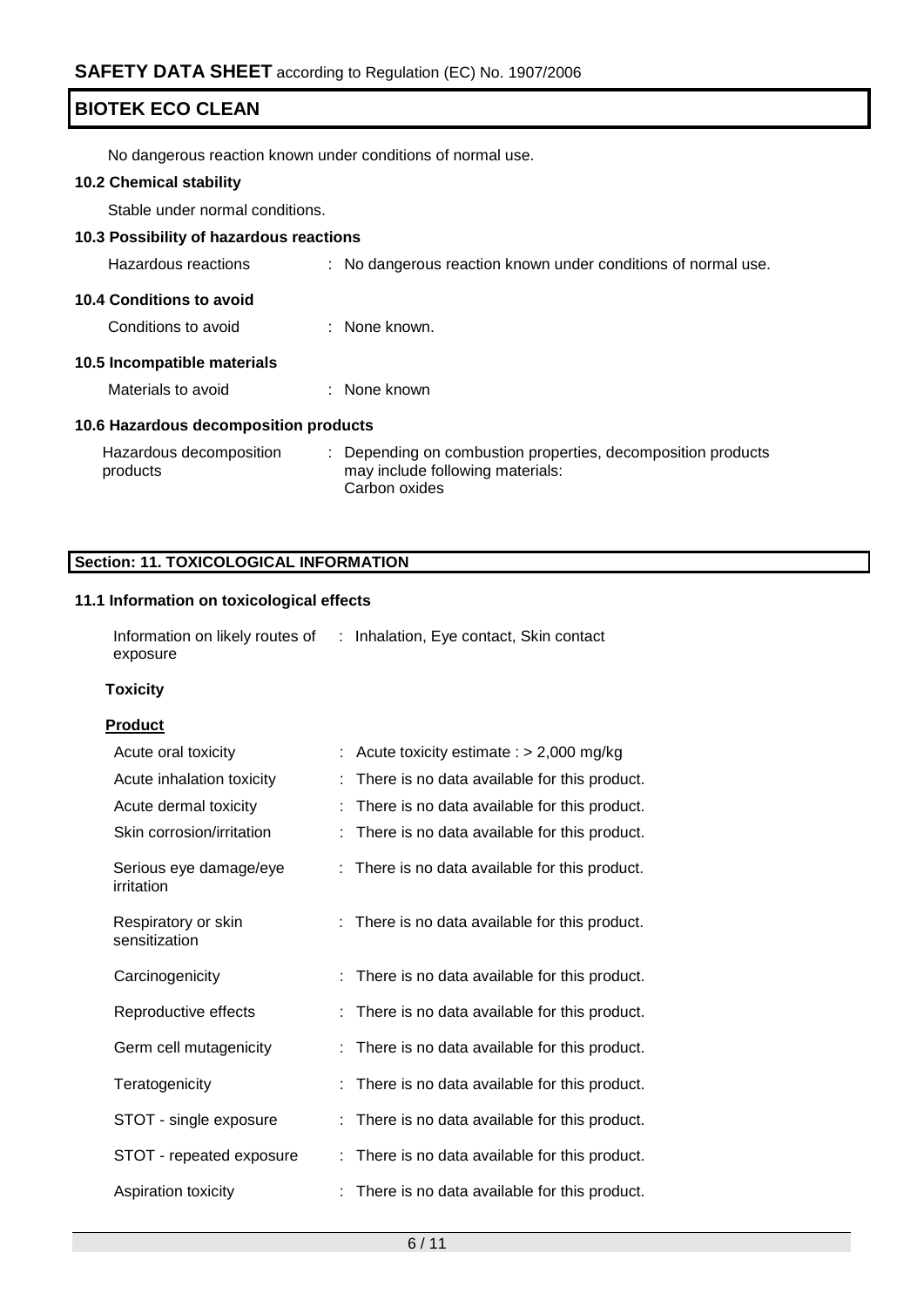| <b>Components</b>                     |                                                                  |
|---------------------------------------|------------------------------------------------------------------|
| Acute oral toxicity                   | : 1,2-Benzisothiazolin-3-one<br>LD50 rat: 1,020 mg/kg            |
| <b>Potential Health Effects</b>       |                                                                  |
| Eyes                                  | Causes serious eye irritation.                                   |
| <b>Skin</b>                           | : Health injuries are not known or expected under normal<br>use. |
| Ingestion                             | Health injuries are not known or expected under normal<br>use.   |
| Inhalation                            | : Health injuries are not known or expected under normal<br>use. |
| <b>Chronic Exposure</b>               | : Health injuries are not known or expected under normal<br>use. |
| <b>Experience with human exposure</b> |                                                                  |
| Eye contact                           | Redness, Pain, Irritation                                        |
| Skin contact                          | No symptoms known or expected.                                   |
| Ingestion                             | No symptoms known or expected.                                   |
| Inhalation                            | No symptoms known or expected.                                   |
| <b>Further information</b>            | no data available                                                |

# **Section: 12. ECOLOGICAL INFORMATION**

## **12.1 Ecotoxicity**

| <b>Product</b>                                                             |                                                                              |
|----------------------------------------------------------------------------|------------------------------------------------------------------------------|
| <b>Environmental Effects</b>                                               | : This product has no known ecotoxicological effects.                        |
| Toxicity to fish                                                           | : no data available                                                          |
| Toxicity to daphnia and other : no data available<br>aquatic invertebrates |                                                                              |
| Toxicity to algae                                                          | : no data available                                                          |
| <b>Components</b>                                                          |                                                                              |
| Toxicity to algae                                                          | : 1,2-Benzisothiazolin-3-one<br>72 h EC50: 0.15 mg/l<br>72 h EC50: 0.15 mg/l |

# **12.2 Persistence and degradability**

#### **Product**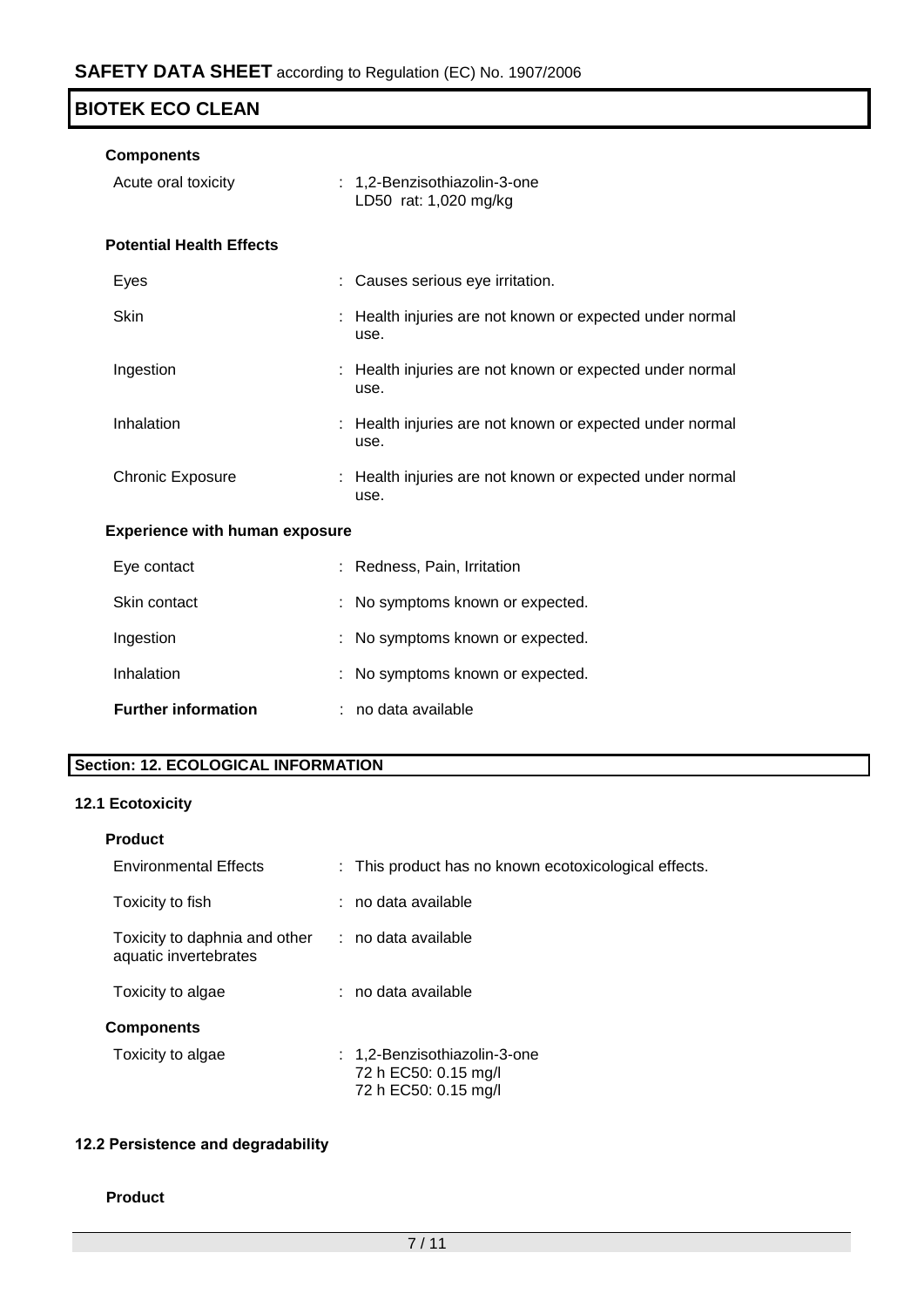no data available

#### **Components**

Biodegradability : C9-C11 Alkyl alcohol, ethoxylate Result: Readily biodegradable.

> 1,2-Benzisothiazolin-3-one Result: Not applicable - inorganic

#### **12.3 Bioaccumulative potential**

no data available

#### **12.4 Mobility in soil**

no data available

#### **12.5 Results of PBT and vPvB assessment**

#### **Product**

Assessment : This substance/mixture contains no components considered to be either persistent, bioaccumulative and toxic (PBT), or very persistent and very bioaccumulative (vPvB) at levels of 0.1% or higher.

#### **12.6 Other adverse effects**

no data available

#### **Section: 13. DISPOSAL CONSIDERATIONS**

Dispose of in accordance with the European Directives on waste and hazardous waste.Waste codes should be assigned by the user, preferably in discussion with the waste disposal authorities.

#### **13.1 Waste treatment methods**

| Product                              | : Where possible recycling is preferred to disposal or<br>incineration.<br>If recycling is not practicable, dispose of in compliance with<br>local regulations.<br>Dispose of wastes in an approved waste disposal facility.                                                                                                                                                                                                                                                                                  |
|--------------------------------------|---------------------------------------------------------------------------------------------------------------------------------------------------------------------------------------------------------------------------------------------------------------------------------------------------------------------------------------------------------------------------------------------------------------------------------------------------------------------------------------------------------------|
| Contaminated packaging               | : Dispose of as unused product.<br>Empty containers should be taken to an approved waste<br>handling site for recycling or disposal.<br>Do not re-use empty containers.                                                                                                                                                                                                                                                                                                                                       |
| Guidance for Waste Code<br>selection | : Organic wastes containing dangerous substances. If this<br>product is used in any further processes, the final user must<br>redefine and assign the most appropriate European Waste<br>Catalogue Code. It is the responsibility of the waste generator<br>to determine the toxicity and physical properties of the<br>material generated to determine the proper waste<br>identification and disposal methods in compliance with<br>applicable European (EU Directive 2008/98/EC) and local<br>regulations. |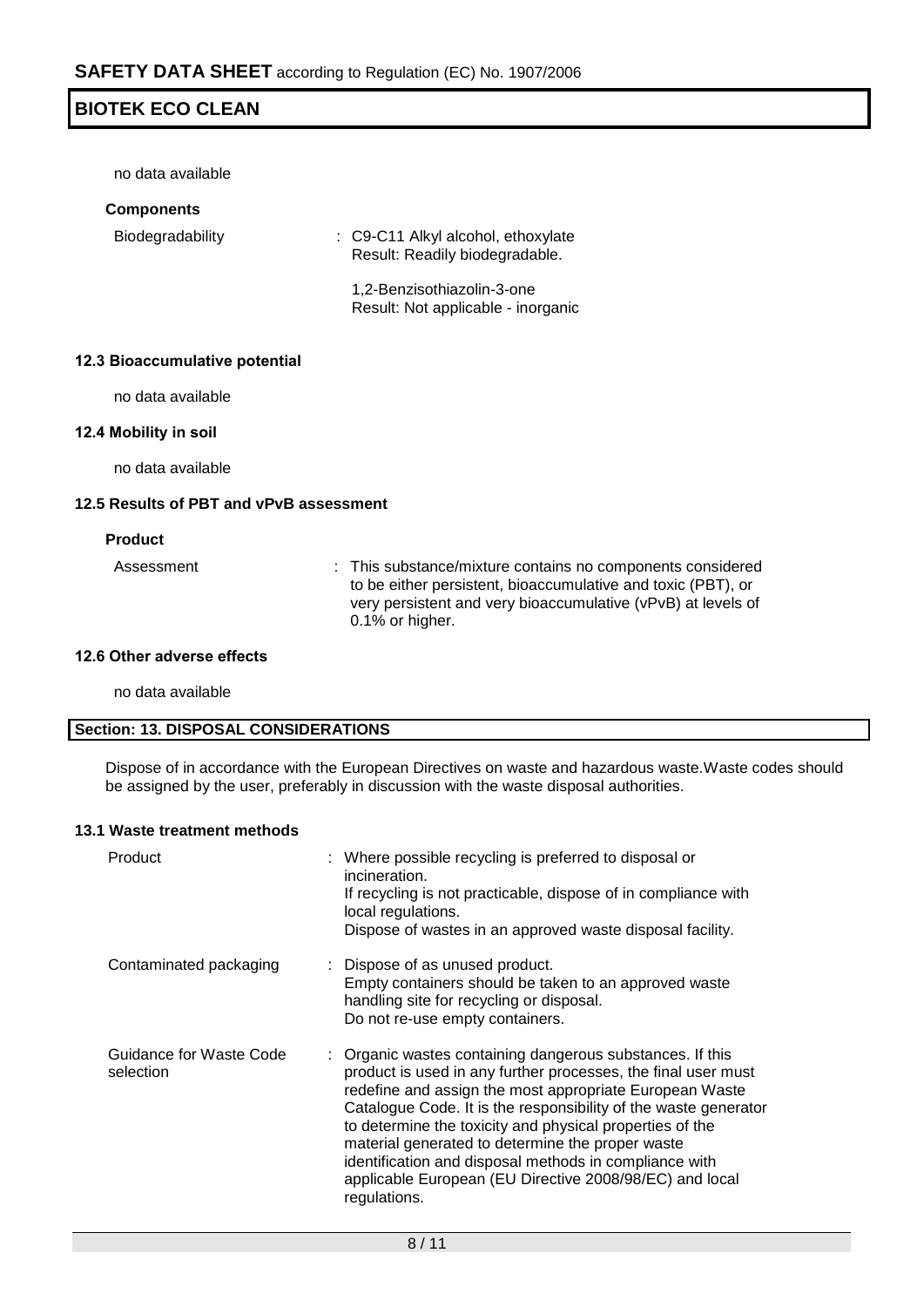#### **Section: 14. TRANSPORT INFORMATION**

The shipper/consignor/sender is responsible to ensure that the packaging, labeling, and markings are in compliance with the selected mode of transport.

| Land transport (ADR/ADN/RID)<br>14.1 UN number:<br>14.2 UN proper shipping name:<br>14.3 Transport hazard class(es): | Not applicable.<br>PRODUCT IS NOT REGULATED DURING<br><b>TRANSPORTATION</b><br>Not applicable. |  |  |
|----------------------------------------------------------------------------------------------------------------------|------------------------------------------------------------------------------------------------|--|--|
| 14.4 Packing group:                                                                                                  | Not applicable.                                                                                |  |  |
| <b>14.5 Environmental hazards:</b>                                                                                   | No                                                                                             |  |  |
| 14.6 Special precautions for user:                                                                                   | Not applicable.                                                                                |  |  |
| Air transport (IATA)                                                                                                 |                                                                                                |  |  |
| 14.1 UN number:                                                                                                      | Not applicable.                                                                                |  |  |
| 14.2 UN proper shipping name:                                                                                        | PRODUCT IS NOT REGULATED DURING<br><b>TRANSPORTATION</b>                                       |  |  |
| 14.3 Transport hazard class(es):                                                                                     | Not applicable.                                                                                |  |  |
| 14.4 Packing group:                                                                                                  | Not applicable.                                                                                |  |  |
| 14.5 Environmental hazards:                                                                                          | No.                                                                                            |  |  |
| 14.6 Special precautions for user:                                                                                   | Not applicable.                                                                                |  |  |
| Sea transport (IMDG/IMO)                                                                                             |                                                                                                |  |  |
| 14.1 UN number:                                                                                                      | Not applicable.                                                                                |  |  |
| 14.2 UN proper shipping name:                                                                                        | PRODUCT IS NOT REGULATED DURING<br><b>TRANSPORTATION</b>                                       |  |  |
| 14.3 Transport hazard class(es):                                                                                     | Not applicable.                                                                                |  |  |
| 14.4 Packing group:                                                                                                  | Not applicable.                                                                                |  |  |
| <b>14.5 Environmental hazards:</b>                                                                                   | No                                                                                             |  |  |
| 14.6 Special precautions for user:                                                                                   | Not applicable.                                                                                |  |  |
| 14.7 Transport in bulk according to<br>Annex II of MARPOL 73/78 and the IBC<br>Code:                                 | Not applicable.                                                                                |  |  |

#### **Section: 15. REGULATORY INFORMATION**

**15.1 Safety, health and environmental regulations/legislation specific for the substance or mixture:**

**INTERNATIONAL CHEMICAL CONTROL LAWS**

#### **15.2 Chemical Safety Assessment:**

No Chemical Safety Assessment has been carried out on the product.

# **Section: 16. OTHER INFORMATION**

#### **Procedure used to derive the classification according to REGULATION (EC) No 1272/2008**

| <b>Classification</b>                    | Justification      |
|------------------------------------------|--------------------|
| H319<br>$\sim$ rritation $\sim$ .<br>⊢ve | Calculation method |
| - - -<br>.                               |                    |

**Full text of H-Statements**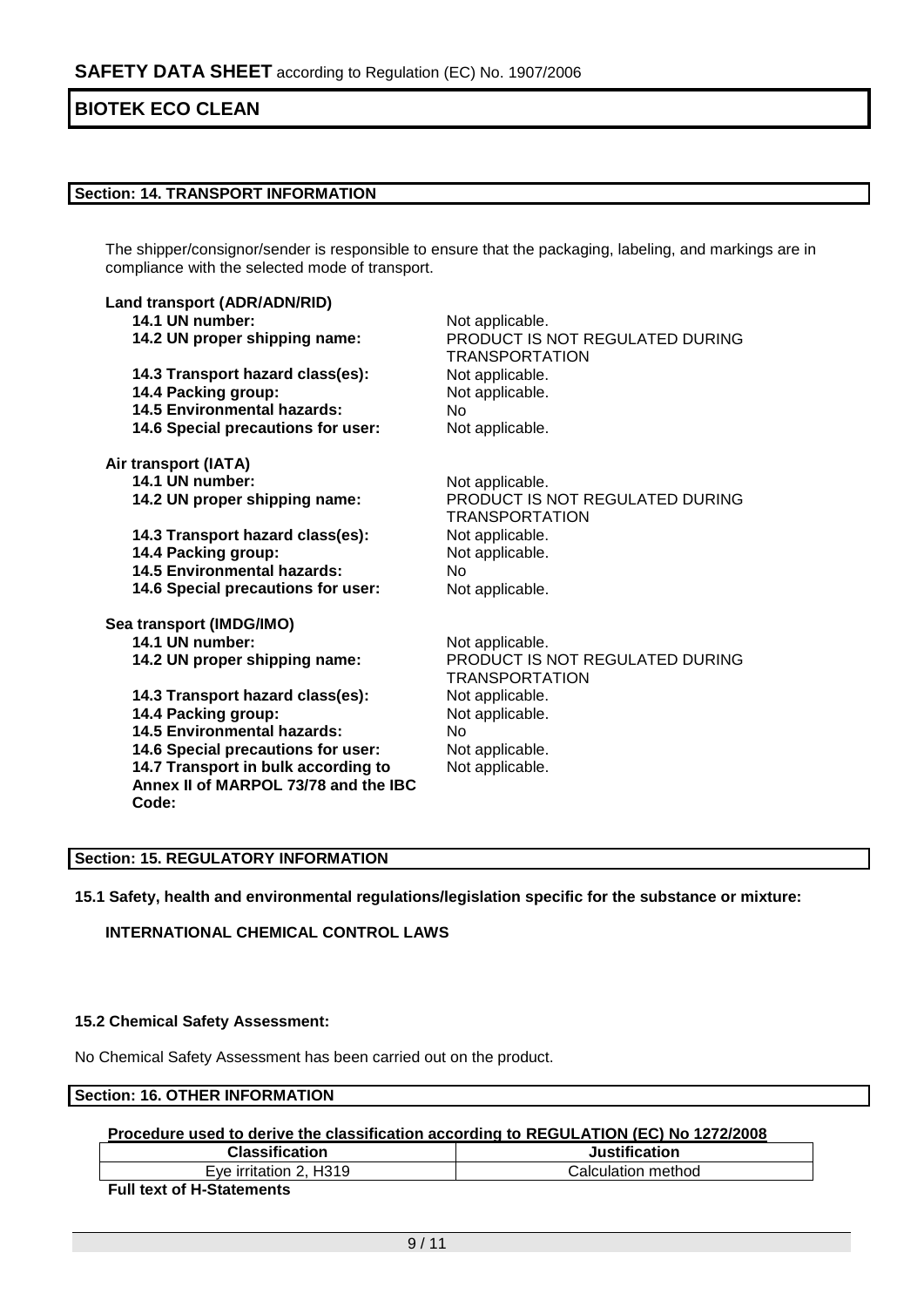| H302 | Harmful if swallowed.                |
|------|--------------------------------------|
| H315 | Causes skin irritation.              |
| H317 | May cause an allergic skin reaction. |
| H318 | Causes serious eye damage.           |
| H400 | Very toxic to aquatic life.          |

#### **Full text of other abbreviations**

ADN – European Agreement concerning the International Carriage of Dangerous Goods by Inland Waterways; ADR – European Agreement concerning the International Carriage of Dangerous Goods by Road; AICS – Australian Inventory of Chemical Substances; ASTM – American Society for the Testing of Materials; bw – Body weight; CLP – Classification Labelling Packaging Regulation; Regulation (EC) No 1272/2008; CMR – Carcinogen, Mutagen or Reproductive Toxicant; DIN – Standard of the German Institute for Standardisation; DSL – Domestic Substances List (Canada); ECHA – European Chemicals Agency; EC-Number – European Community number; ECx – Concentration associated with x% response; ELx – Loading rate associated with x% response; EmS – Emergency Schedule; ENCS – Existing and New Chemical Substances (Japan); ErCx – Concentration associated with x% growth rate response; GHS – Globally Harmonized System; GLP – Good Laboratory Practice; IARC – International Agency for Research on Cancer; IATA – International Air Transport Association; IBC – International Code for the Construction and Equipment of Ships carrying Dangerous Chemicals in Bulk; IC50 – Half maximal inhibitory concentration; ICAO – International Civil Aviation Organization; IECSC – Inventory of Existing Chemical Substances in China; IMDG – International Maritime Dangerous Goods; IMO – International Maritime Organization; ISHL – Industrial Safety and Health Law (Japan); ISO – International Organisation for Standardization; KECI – Korea Existing Chemicals Inventory; LC50 – Lethal Concentration to 50 % of a test population; LD50 – Lethal Dose to 50% of a test population (Median Lethal Dose); MARPOL – International Convention for the Prevention of Pollution from Ships; n.o.s. – Not Otherwise Specified; NO(A)EC – No Observed (Adverse) Effect Concentration; NO(A)EL – No Observed (Adverse) Effect Level; NOELR – No Observable Effect Loading Rate; NZIoC – New Zealand Inventory of Chemicals; OECD – Organization for Economic Co-operation and Development; OPPTS – Office of Chemical Safety and Pollution Prevention; PBT – Persistent, Bioaccumulative and Toxic substance; PICCS – Philippines Inventory of Chemicals and Chemical Substances; (Q)SAR – (Quantitative) Structure Activity Relationship; REACH – Regulation (EC) No 1907/2006 of the European Parliament and of the Council concerning the Registration, Evaluation, Authorisation and Restriction of Chemicals; RID – Regulations concerning the International Carriage of Dangerous Goods by Rail; SADT – Self-Accelerating Decomposition Temperature; SDS – Safety Data Sheet; TCSI – Taiwan Chemical Substance Inventory; TRGS – Technical Rule for Hazardous Substances; TSCA – Toxic Substances Control Act (United States); UN – United Nations; vPvB – Very Persistent and Very Bioaccumulative

| Sources of key data used to<br>compile the Safety Data<br>Sheet | : IARC Monographs on the Evaluation of the Carcinogenic Risk<br>of Chemicals to Man, Geneva: World Health Organization,<br>International Agency for Research on Cancer.                                                                                                                                                                                                                         |
|-----------------------------------------------------------------|-------------------------------------------------------------------------------------------------------------------------------------------------------------------------------------------------------------------------------------------------------------------------------------------------------------------------------------------------------------------------------------------------|
|                                                                 | The possible key literature references and data sources which<br>may have been used in conjunction with the consideration of<br>expert judgment to compile this Safety Data Sheet: European<br>regulations/directives (including (EC) No. 1907/2006, (EC) No.<br>1272/2008), supplier data, inter-net, ESIS, IUCLID, ERIcards,<br>Non European official regulatory data and other data sources. |
| Prepared By                                                     | : Regulatory Affairs                                                                                                                                                                                                                                                                                                                                                                            |

Numbers quoted in the MSDS are given in the format:  $1,000,000 = 1$  million and  $1,000 = 1$  thousand.  $0.1 = 1$ tenth and  $0.001 = 1$  thousandth

REVISED INFORMATION: Significant changes to regulatory or health information for this revision is indicated by a bar in the left-hand margin of the SDS.